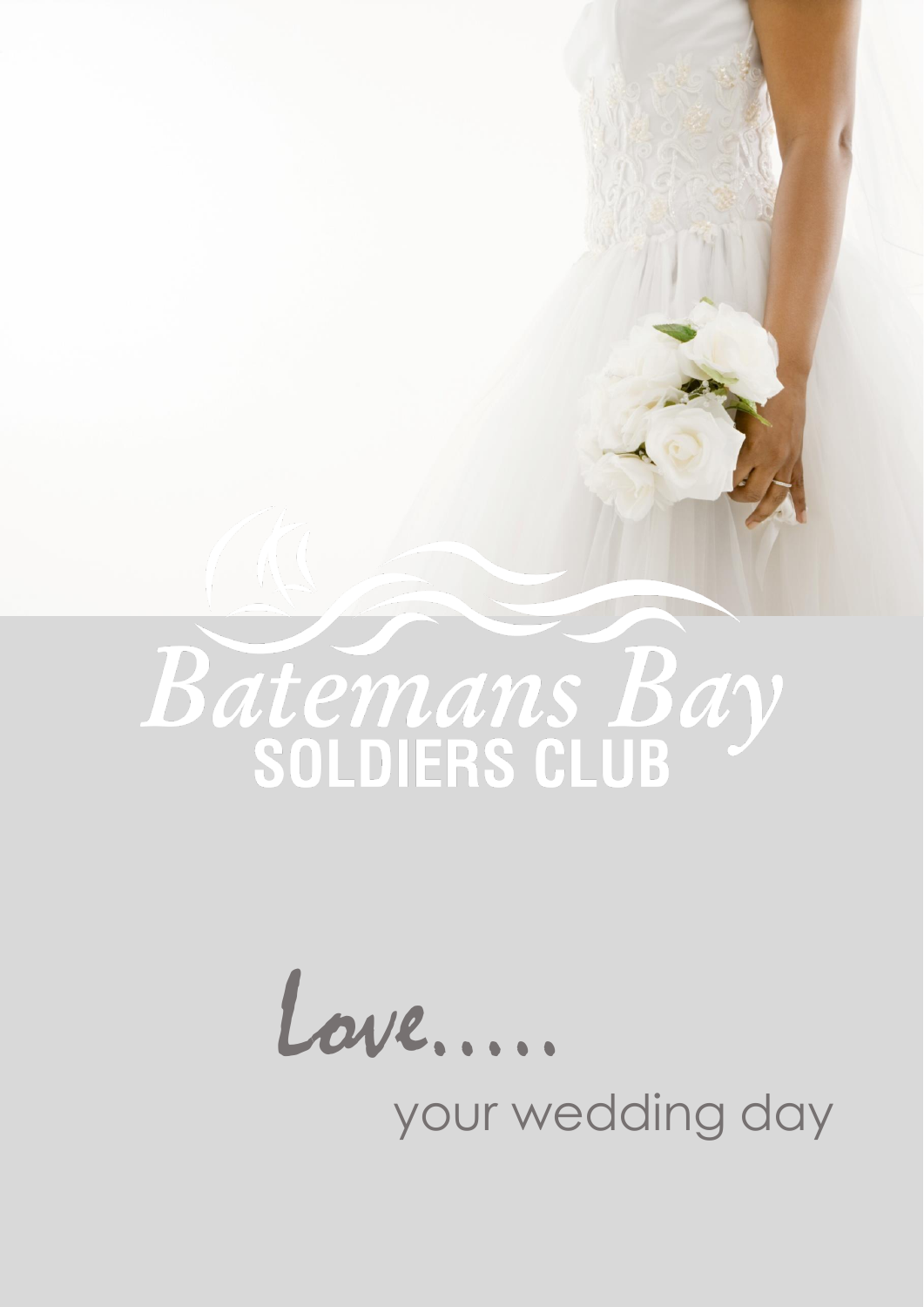## Your Wedding Day

At the Batemans Bay Soldiers Club we know and understand that your wedding day is the most important day of your life. Our team of professionals will organise every aspect of your wedding reception, leaving you to simply relax and enjoy it.

### Your Ideas

Situated in the heart of Batemans Bay directly opposite the beautiful Clyde River, our function rooms are modern and well appointed. There are venues and packages to suit all tastes and budgets, with our largest rooms catering for up to 400 guests.

#### Your Taste

Our dedicated catering team will guarantee efficient and professional service with menu options to suit most tastes and budgets. Our packages have been designed to take the stress out of planning your special day. Tailored menus can be arranged if you would prefer to create your own. When it comes to selecting wines, our cellar department is able to assist with making the right choice.

# Your Personal Wedding Planner

We are there every step of the way in helping to ensure your wedding day is everything you've dreamed of and more. Please feel free to contact Andrea to arrange a personalised planning meeting. Let us assist in making your special day full of joy, love and laughter.

## Your Room

Our Function rooms are very adaptable, so the size and amount of guests can be tailored to your needs. Our Function Rooms hold between 80 – 400 guests. Please feel free to arrange a site inspection with our wedding co-ordinator.

Enquiries: Andrea Thompson Functions & Events Manager Ph: 4472 4117 Email: [andrea@baysoldiers.com.au](mailto:andrea@baysoldiers.com.au) www.baysoldiers.com.au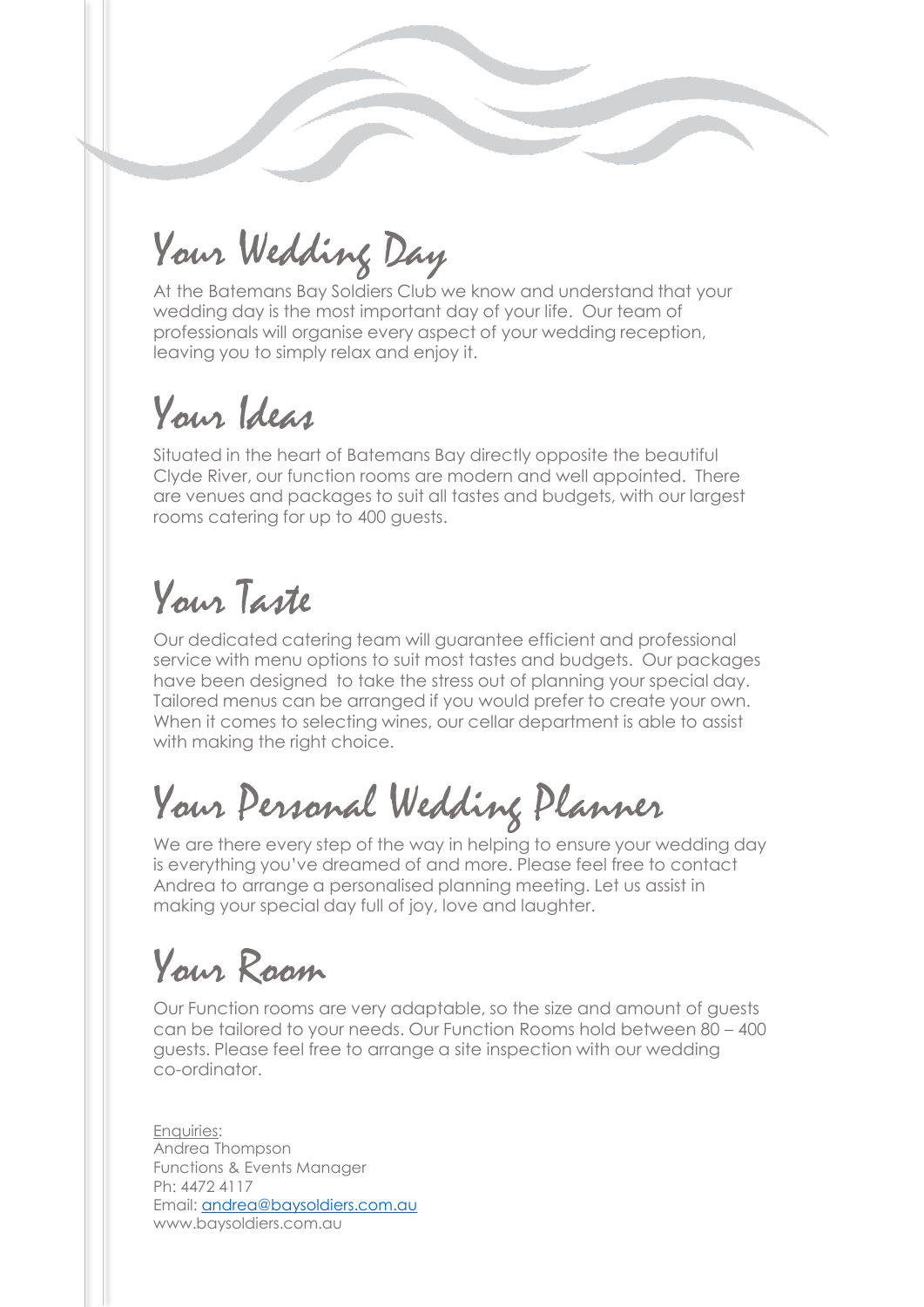Essential Wedding Package

\$70.00 per person

Two (2) Course alternate serve Menu (*Select two items – Entrée & Main to create an alternate dinner menu)* Wedding Cake plated and served as dessert Dinner rolls and freshly brewed tea & coffee Champagne for Toasts Function room hire for up to five (5) hours Lectern & microphone for speeches Bridal tables dressed in crisp white linen and skirting Cake and Gift Table dressed in crisp white linen and skirting Overnight accommodation in a Deluxe Ocean View Suite Chocolates & Champagne on arrival

Celebration Wedding Package

\$100.00 per person

Two (2) Course alternate serve Menu *(Select two items – Entrée & Main to create an alternate dinner menu)* Wedding Cake plated and served as dessert Dinner rolls and freshly brewed tea & coffee Champagne for Toasts Function room hire for up to five (5) hours Lectern & microphone for speeches Bridal tables dressed in crisp white linen and skirting Cake and Gift Table dressed in crisp white linen and skirting Overnight accommodation in a luxury Deluxe Ocean View Suite Chocolates & Champagne on arrival

Bonus

Upgrade Entrées Pre-Dinner Drinks on Arrival – 30mins Table Wine - Two (2) Bottles Red & White per table Chair Covers and Sash for the Bridal Table Master of ceremonies and DJ for the evening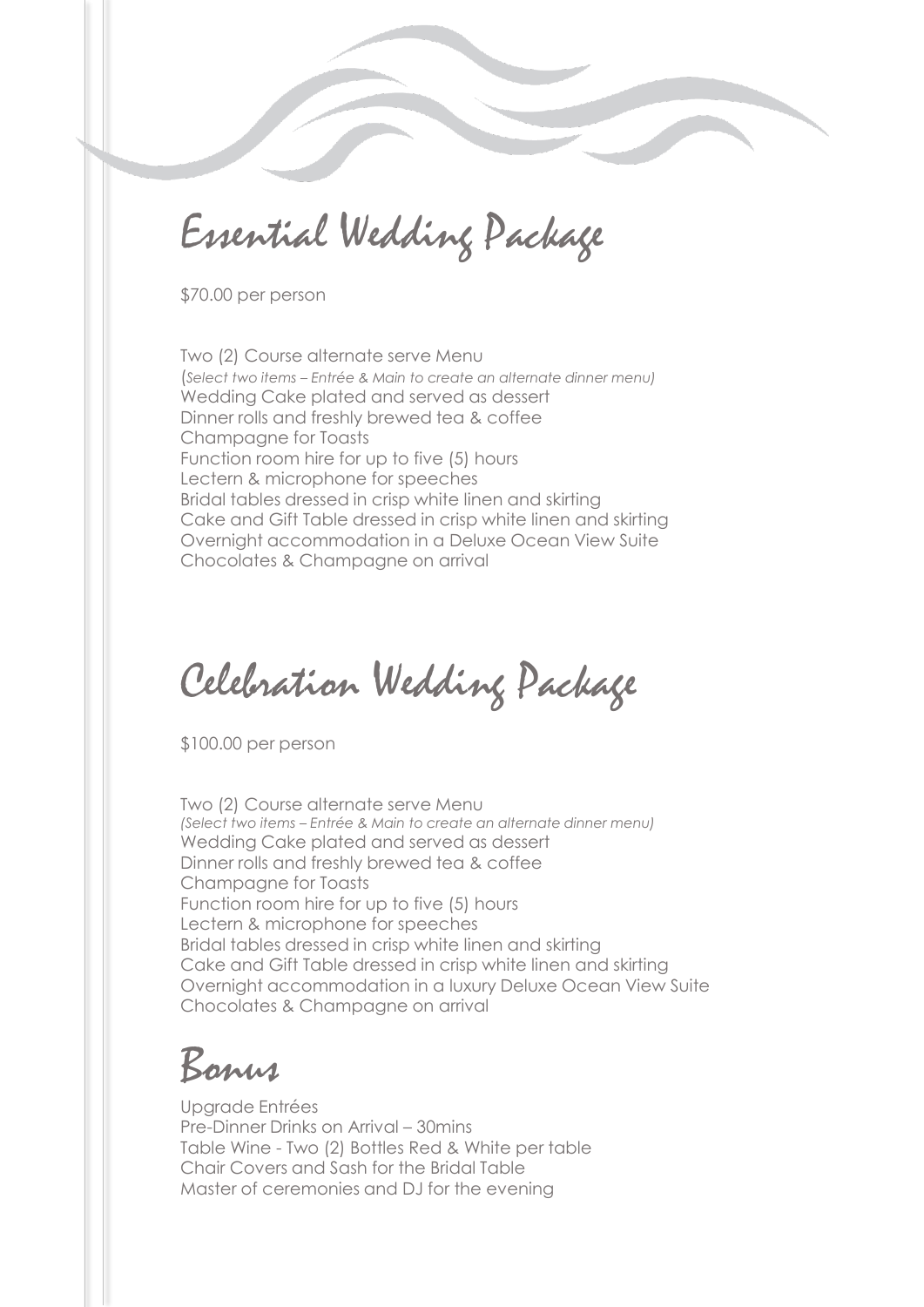Fairy Tail Wedding Package

\$120.00 per person (Minimum of 80 guests)

Three (3) Course alternate serve Menu *(Select two items from each course to create an alternate dinner menu)* Wedding Cake cut and served to tables Dinner rolls, freshly brewed tea & coffee served with chocolates Function room hire for up to five (5) hours Champagne for Toast Lectern & microphone for speeches Bridal tables dressed in crisp white linen and skirting Cake and Gift Table dressed in crisp white linen and skirting Overnight accommodation in a deluxe ocean view suite Chocolates & Champagne on arrival

#### Bonus

Upgrade Entrées Pre-Dinner Drinks and Canapés on Arrival – 30mins Table Wine - Two (2) Bottles Red & White per table Master of ceremonies and DJ for the evening Chair Covers and Sash for the Bridal Table Chair covers for all chairs

We are flexible and are happy to discuss any particular needs or desires you may have. If you would like something a little different to the packages, we are happy to assist you in creating your own individual menu to your taste and dietary requirements.

- \* Final numbers required a minimum 7 working days prior to wedding.
- \* All packages/prices are subject to change without notice.